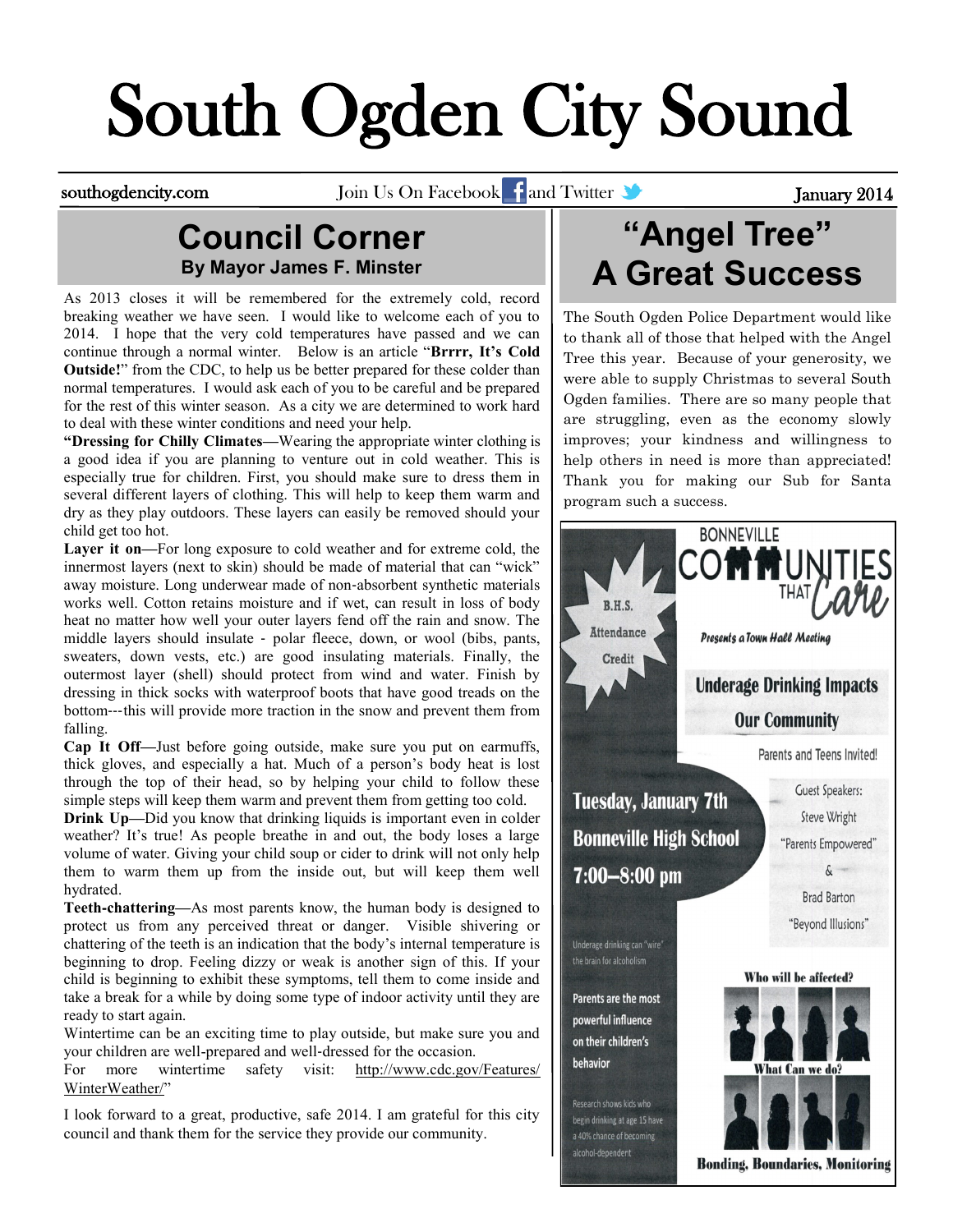## **Senior Center News**

**580 39th Street, South Ogden, UT 84403**  **801-393-9539** Monday through Wednesday 10:00 a.m. to 3:00 p.m. Thursday 9:00 a.m. to 4:00 p.m. Friday—10:00 a.m. to 2:00 p.m.

#### **January 2014**

| Monday                                                                                                           | Tuesday                                                       | Wednesday                                                                                                                                                                                                    | Thursday                                                                                                                                                                                                                       | Friday                                                                                                                                                                                                               |
|------------------------------------------------------------------------------------------------------------------|---------------------------------------------------------------|--------------------------------------------------------------------------------------------------------------------------------------------------------------------------------------------------------------|--------------------------------------------------------------------------------------------------------------------------------------------------------------------------------------------------------------------------------|----------------------------------------------------------------------------------------------------------------------------------------------------------------------------------------------------------------------|
| 20<br>Martin Luther King<br>Day<br>Center Closed                                                                 | 21<br>Lunch- $11:30$ a.m.<br>Roast Turkey<br>Ceramics-12 p.m. | 15<br>Exercise Class—<br>$10:15$ a.m.<br>Lunch- $11:30$ a.m.<br>Pizza Burger<br>$Bingo=12:30 p.m.$<br>22<br>Exercise Class-<br>$10:15$ a.m.<br>Lunch- $11:30$ a.m.<br>Battered Pollock<br>$Bingo=12:30 p.m.$ | 16<br>Tai Chi—9 a.m.<br>Lunch- $11:30$ a.m.<br>Roast Pork<br>Beginning Computer<br>Class 11 a.m.<br>23<br>Tai Chi—9 a.m.<br>Lunch- $11:30$ a.m.<br>Chicken Chile<br>Beginning Computer<br>Class 11 a.m.<br>Ceramics— $12$ p.m. | 17<br>Lunch- $11:30$ a.m.<br>Chicken Casserole<br>Family History<br>Computer Class—<br>$12:30$ p.m.<br>24<br>Lunch- $11:30$ a.m.<br>Country Fried<br>Steak<br><b>Family History</b><br>Computer Class-<br>12:30 p.m. |
| 27<br>Mahjong-10 a.m.<br>Lunch $-11:30$ a.m.<br><b>Beef Pattie</b><br>Oil Painting-1 p.m.<br>Quilt Tying All Day | 28<br>Lunch- $11:30$ a.m.<br>Pork Chop<br>Ceramics— $12$ p.m. | 29<br>Exercise Class-<br>$10:15$ a.m.<br>Lunch- $11:30$ a.m.<br>Chicken Fettuccini<br>$Bingo=12:30 p.m.$                                                                                                     | 30<br>Tai Chi—9 a.m.<br>Lunch- $11:30$ a.m.<br>Pollock Fillet<br>Beginning Computer<br>Class 11 a.m.<br>Ceramics— $12$ p.m.                                                                                                    | 31<br>Lunch- $11:30$ a.m.<br>Roast Beef<br>Family History<br>Computer Class—<br>12:30 p.m.                                                                                                                           |

#### **February 2014**

| Monday                                                                                                               | Tuesday                                                                  | Wednesday                                                                                           | Thursday                                                                                                        | Friday                                                                                         |
|----------------------------------------------------------------------------------------------------------------------|--------------------------------------------------------------------------|-----------------------------------------------------------------------------------------------------|-----------------------------------------------------------------------------------------------------------------|------------------------------------------------------------------------------------------------|
| 3<br>Mahjong-10 a.m.<br>Lunch—11:30 a.m.<br>Spaghetti<br>Oil Painting-1 p.m.<br>Quilt Tying All Day                  | 4<br>Lunch— $11:30$ a.m.<br>Roast Pork<br>Ceramics— $12$ p.m.            | 5<br>Exercise Class—<br>$10:15$ a.m.<br>Lunch $-11:30$ a.m.<br>Fried Chicken<br>Bingo $-12:30$ p.m. | 6<br>Tai Chi—9 a.m.<br>Lunch—11:30 a.m.<br>Shepard Pie<br>Beginning Computer<br>Class 11 a.m.                   | Lunch- $11:30$ a.m.<br>Baked Talipia<br>Family History<br>Computer Class-<br>$12:30$ p.m.      |
| 10 <sup>1</sup><br>Mahjong-10 a.m.<br>Lunch— $11:30$ a.m.<br>Baked Ham<br>Oil Painting-1 p.m.<br>Quilt Tying All Day | 11<br>Lunch $-11:30$ a.m.<br>Sweet & Sour Chicken<br>Ceramics— $12$ p.m. | 12<br>Exercise Class—<br>$10:15$ a.m.<br>Lunch—11:30 a.m.<br>Crabby Cake<br>$Bingo=12:30 p.m.$      | 13<br>Tai Chi-9 a.m.<br>Lunch—11:30 a.m.<br>Meatloaf<br>Beginning Computer<br>Class 11 a.m.<br>Ceramics—12 p.m. | 14<br>Lunch- $11:30$ a.m.<br>Roast Turkey<br>Family History<br>Computer Class-<br>$12:30$ p.m. |

### **Martin Luther King Jr. Service Day**

Come join us in celebrating Martin Luther King Jr. Day (January 20, 2014) by giving service to local community members in need!

- Kick-off Breakfast: 9am-10am (at South Ogden City Hall)
- Service Projects: 10am-12noon (Weber County locations in need)

**Needing Volunteer Help?** Is your business, home or organization in need of volunteer help? If so, please contact Jill at (801)622-2705 to add your project to the list.

### **Welcome To South Ogden City**

**All Chic Things** Internet Sales 1402 E 5500 S 801-725-1260 **Amor D'Bony**

E Sales 3755 Washington Blvd #4 801-612-9522

**Mountain Medical Imaging** Imaging Center (Radiology) 1486 Skyline Dr 801-475-4552

**Perfectly Wrapped** Home Crafts-Gift Packaging 1084 E 5150 S 801-479-5757

**Redemption Youth Services** Proctor Care Services 848 E 5300 S 385-244-7407

**Rich Improvements**

General Contractor 5789 Mainpoint Bvld 801-725-7408

**Ridgeling Endoscopy Center** Ambulatory Surgical Center 6028 Ridgeline Dr Suite 100 801-475-4900

**Skinner Bookkeeping**

Bookkeeping Services 5675 Willow Wood Ct 801-710-8216

#### **Utah Auto Batteries**

Auto Battery Sales 3715 Washington Blvd 801-686-5517

#### **Wolf Distribution**

Sales Training/Small Retail 3760 Riverdale Rd 801-513-8269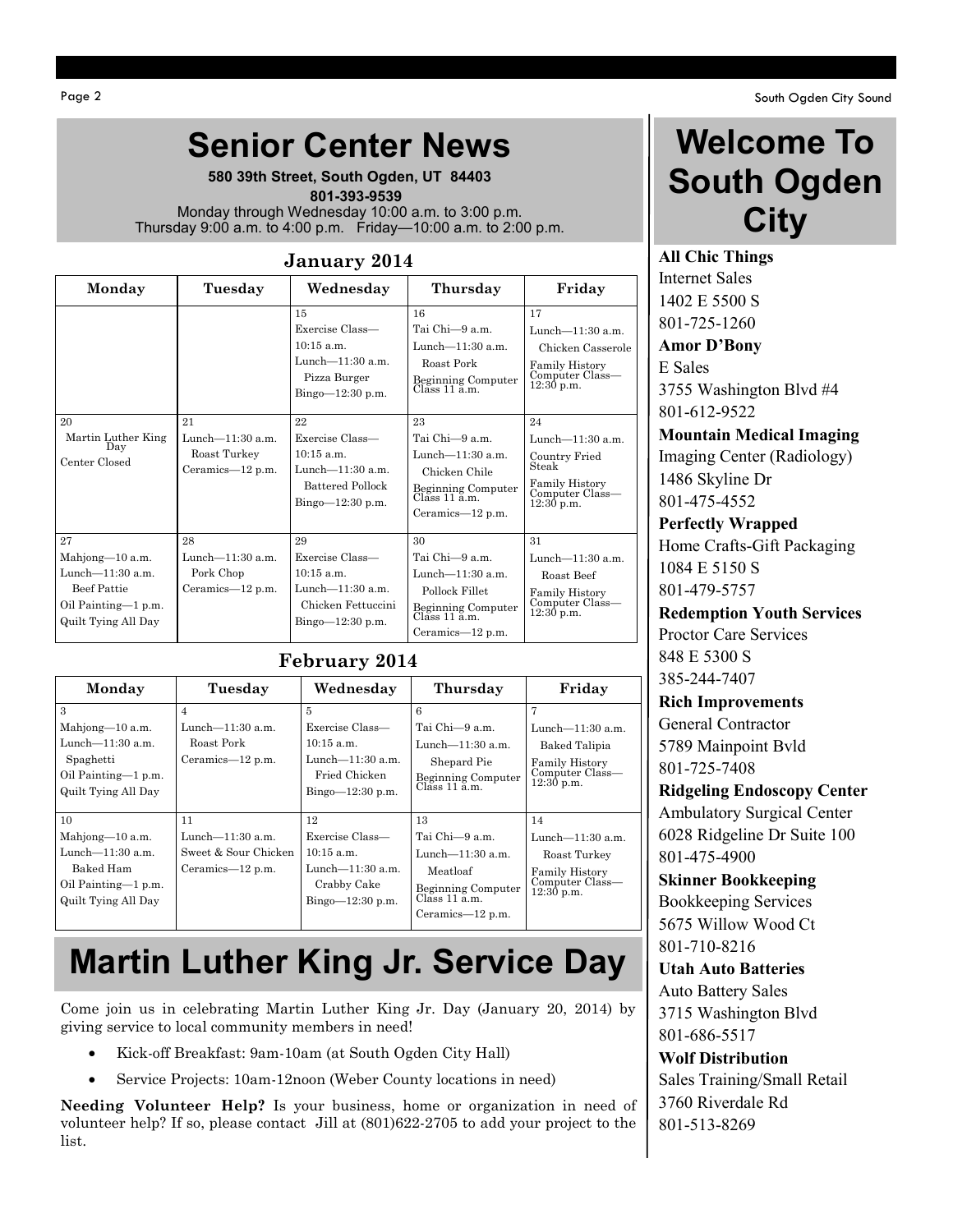### **Christmas Tree Recycling**

The Public Works Department will recycle your discarded Christmas tree. Please bring your tree to one of the areas listed below now through January 20, 2013. We **will not** pick up trees at any other locations. Stands, nails, ornaments, lights, etc. that could damage the chipper need to be removed and put into your regular garbage. **Please do not discard any paper, garbage or trash at the recycling areas.** Thank you for your on-going support in recycling. If you have and questions, please call 622-2900. Listed below are Christmas tree recycling locations:

- 1.  $560\,39<sup>th</sup>$  across the street, in front of the bowery on the curb
- 2. Club Heights Park parking lot
- 3. Madison Avenue Park parking lot
- 4. Friendship Park parking lot
- 5. Meadows Park, approx. 5725 South 2000 East at the end of the cul-de-sac in front of the park

#### **Recreation Starts New Programs**

**Cardio Ballroom:** Registration and classes will begin in January. This class will be open to men, women, boys and girls of all ages. Cost is \$40 for 8 classes. Come learn how to do the Cha Cha and other dance moves while getting your exercise in. This also makes for a great date night.

**Baseball Start Smart:** This program will be for boys and girls ages 4 to 5. Look for registration to begin in February. Classes will begin in March and the cost will be \$30 for residents and \$35 for nonresidents. Classes will be held on Tuesday nights. Participants must be accompanied by an adult for each class.

**Co-ed Dodgeball:** League will begin in February with registration in January. Cost is \$350 a team with games being played on Monday nights.

**Men's winter basketball:** League registration will take place in January and the season will begin in February. Cost is \$400 a team. Games will be played on Thursday nights at South Ogden Jr. High.

## **Winter Driving Survival Tips**

The leading cause of death during winter storms is transportation accidents. A few survival tips; have your vehicle serviced, keep a basic road survival kit in the trunk (tire chains, tow rope, small tools, extra warm clothes, blankets, snacks, water, flashlight, etc.) and always keep your fuel tank at least half full. We need to be prepared and not let tragedy happen when it can be prevented.

### **7 Important Winter Reminders**

- 1. Owners and/or persons occupying property are responsible for removing snow from the sidewalks that border the property.
- **2.** It is illegal to park or leave anything on the road from **November 1 to April 1 between the hours of 1 a.m. and 7 a.m.**
- 3. It is unlawful for anyone to park or leave a vehicle for more than 48 hours on any street, public road, alley, or municipal property. **Plows will not return to clear snow from areas where a vehicle has been parked.**
- 4. It shall be unlawful for any person to remove snow, ice or slush from private property and thereafter to deposit by any means or device upon any city street. A citation will be issued for depositing snow, ice, etc. on city streets.
- 5. Mailboxes that are damaged by a City snowplow will only be replaced by the City if they comply with the policy for proper installation. This requires the closest part of the mailbox or structure at least 4 feet above ground with the front of the box even with or behind the curb. The posts cannot be rotten where the weight of the snow breaks the post. Residents are required to keep area clear for delivery.
- 6. Trash & Recycling cans need to be removed from gutters as it makes it difficult for street sweeping and snow removal.
- 7. Please **do not** let children build snow caves anywhere around the park strips or driveway entrances. It can be very dangerous to children and snow plow drivers.

If you have any questions or concerns, please contact the Public Works Department at 801- 622-2900.

# **2014 Dog Licenses**

2014 dog licenses are now available. All dog in South Ogden are required to be licensed. Unaltered dogs are \$24, altered dogs are \$12. A \$20 late fee will be assessed after March 1, 2014. If you have any questions, please contact the police department at 801-622-2800.